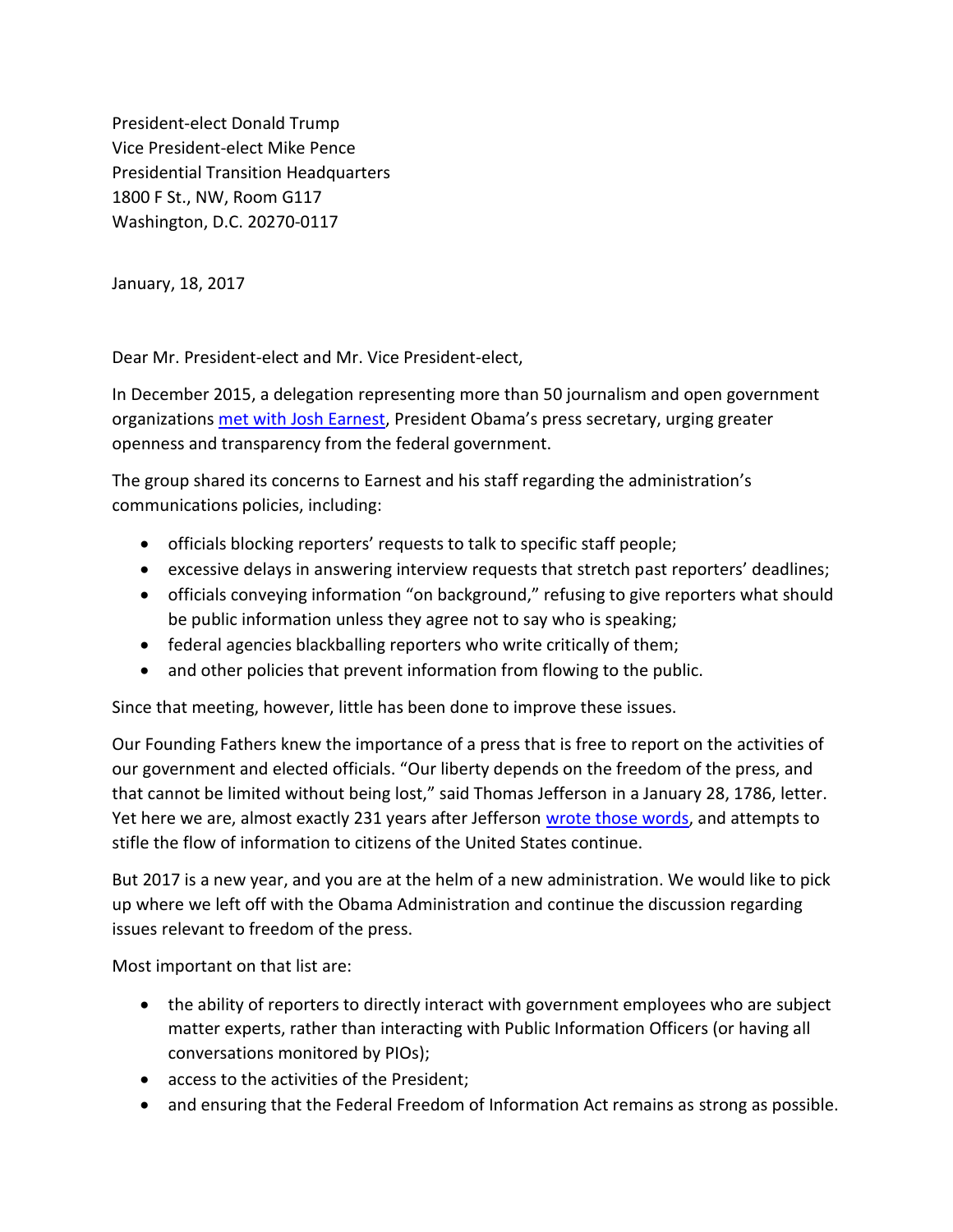In addition, we would like to have a conversation regarding how we can work together to ensure that self-government as outlined by the Constitution survives and flourishes, and that a free press remains a cornerstone of our nation and our liberty.

Information-control practices have gone too far and must be curtailed for the good of our democracy and reputation in the world. You can act now, as you begin your term, to shift the federal government away from secrecy toward transparency and accountability.

Here are links to some of the letters sent to President Obama: [The first letter,](https://nppa.org/sites/default/files/wh_letter_protest.pdf) sent Nov. 21, 2013, addressed concerns regarding White House restrictions on photographers. The [next](https://www.spj.org/news.asp?ref=1254) [letter,](https://www.spj.org/news.asp?ref=1254) sent July 8, 2014, and a [follow-up letter](https://www.spj.org/news.asp?ref=1266) sent Aug. 5, 2014, regarding PIO and transparency issues were met with a [response](https://www.spj.org/news.asp?ref=1267) from the White House on Aug. 11, 2014, that the groups found unsatisfactory. This [white paper and other articles](http://www.spj.org/pdf/news/obama-restrictions-press-freedom-2015-12-15.pdf) also provide background on the issue.

We urge you to publicly affirm your commitment to transparency, to issue an executive order prohibiting the restrictive public information policies that have been the status quo, and to engage in a public discussion with us about the Trump Administration's commitment to the free flow of information from the White House and all federal government, to the American people.

We would be happy to send a delegation to Washington, D.C., to have this discussion, or we invite Mr. Pence to meet with us the next time he is back in his hometown, which is also home of the Society of Professional Journalists' national headquarters. We are also open to a video conference call as well.

It is the hope of the thousands of members of the 61 organizations below that together, we can work to improve the lines of communication between the White House and the press. Democracy depends on it.

Sincerely,

Alaska Press Club American Copy Editors Society American Society of Business Publication Editors American Society of Media Photographers American Society of News Editors Arab and Middle Eastern Journalists Association Asian American Journalists Association Associated Press Media Editors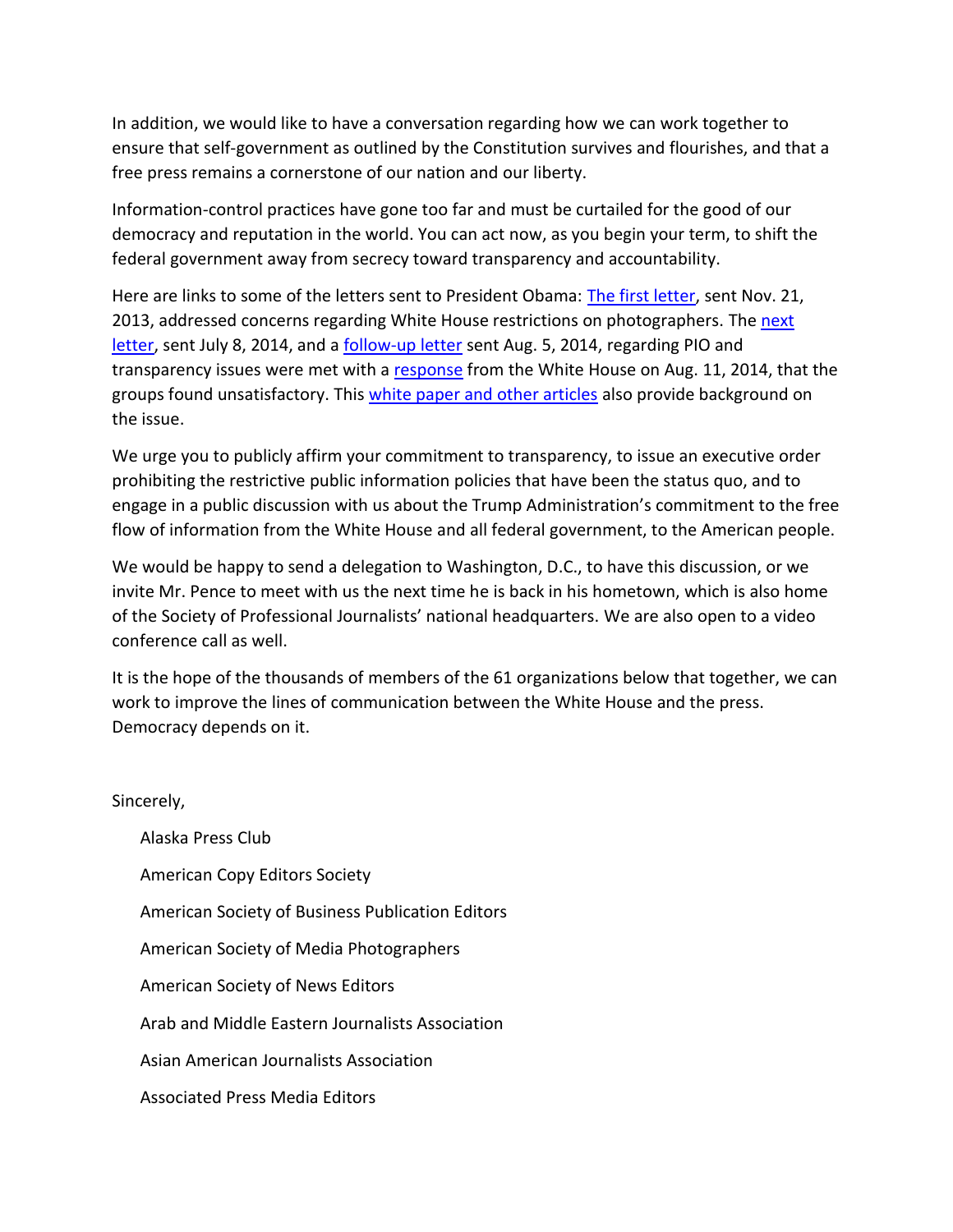Associated Press Photo Managers

Association for Education in Journalism and Mass Communication

Association of Alternative News Media

Association of Health Care Journalists

Association of Schools of Journalism and Mass Communication

Broadcast Education Association

Center for Scholastic Journalism

College Media Association

Colorado Press Women

Defending Rights & Dissent

Education Writers Association

Florida Press Association

Hoosier State Press Association

Investigative Reporters and Editors

iSolon

Journalism and Women Symposium

Journalism Education Association

Local Independent Online News Producers

Local Media Association

Michigan Press Association

Media of Nebraska Inc.

National Association of Black Journalists

National Association of Hispanic Journalists

National Association of Science Writers

National Newspaper Association

National Press Photographers Association

National Scholastic Press Association/Associated Collegiate Press